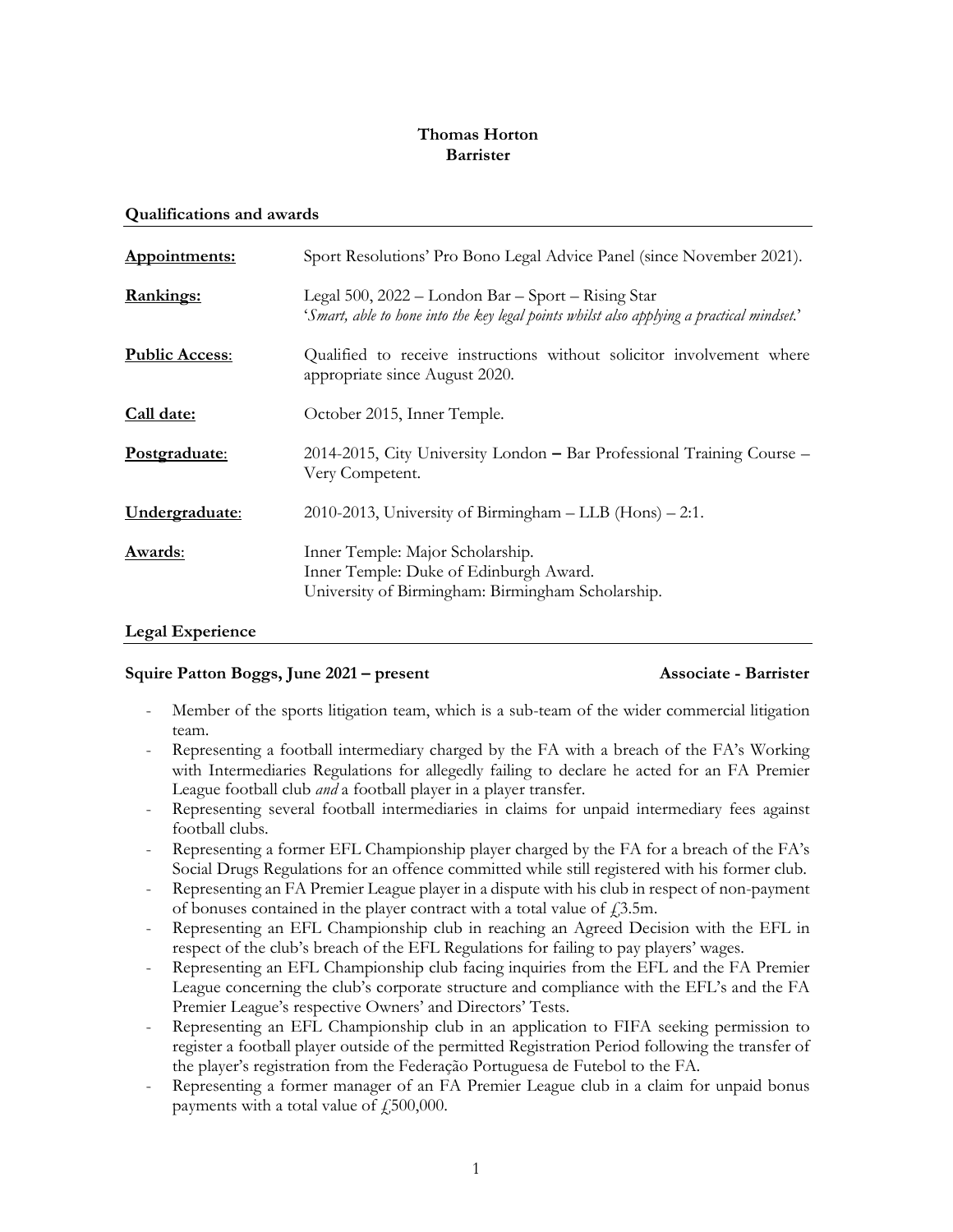Representing a company that provides education, training, and consultancy services to the international sporting community in a claim for breach of a joint venture agreement brought against the International Paralympic Committee.

# 3 Hare Court Chambers, October 2017 – June 2021 Barrister

- Sports:
	- Representing an EFL League Two football player in an appeal against a decision of an FA Regulatory Commission concerning an FA Anti-Doping Regulation violation and, in particular, obtaining a reduced sanction due to the incoming World Anti-Doping Agency's 2021 Code.
	- Representing an EFL Championship football player charged with a violation of the FA Anti-Doping Regulations and successfully applying the *lex mitior* principle to obtain a suspension of three months rather than between one to two years.
	- Representing an EFL League Two football player charged with an aggravated breach of the FA Rules, rule. E3.1 and, following the football player's admission of the charge, obtaining the 'Standard Minimum' punishment for the same.
	- Representing a National League football player faced with an aggravated breach of the FA Rules, rule. E3.1 and successfully having the charge dismissed.
	- Representing a National League football player and successfully opposing an appeal made by a National League club against a decision of the National League Board concerning the football player's valid termination of employment.
	- Writing a letter on behalf of an FA Premier League football club's supporters' trust in respect of the FA Premier League's application of the Owners' and Directors' Test, which was sent to the relevant individuals at the FA Premier League.
	- Advising an EFL League One football club in respect of refunds due to season ticket holders following COVID-19 causing the cancellation of football matches.
	- Advising an intermediary in respect of a dispute with another intermediary concerning unpaid commission payable following the signing of a football player by an FA Premier League club.
- Commercial and Insolvency:
	- Appearing in the High Court (ChD), Insolvency and Companies List either representing creditors that have presented winding-up petitions or companies opposing a winding-up order being made.
	- Appearing as counsel before the Chief Insolvency and Companies Court Judge in the High Court (ChD) on behalf of a limited company disputing a debt owed to HMRC which formed the basis of a winding-up petition presented by HMRC.
	- Appearing as junior counsel to, and drafting a skeleton argument for, Simon Davenport QC acting for a respondent facing an application to revoke approval provided at a creditors' meeting for an IVA. The application was successfully dismissed and costs were awarded on the indemnity basis.
	- Regularly advising, drafting and appearing on behalf of a trade company concerning the enforcement of personal guarantees provided by company clients' directors.
- Landlord and Tenant & Property
	- Representing landlords at possession hearings.
	- Advising and assisting a public company who was the landlord of a business premises. The tenant of the business premises had fallen into administration and the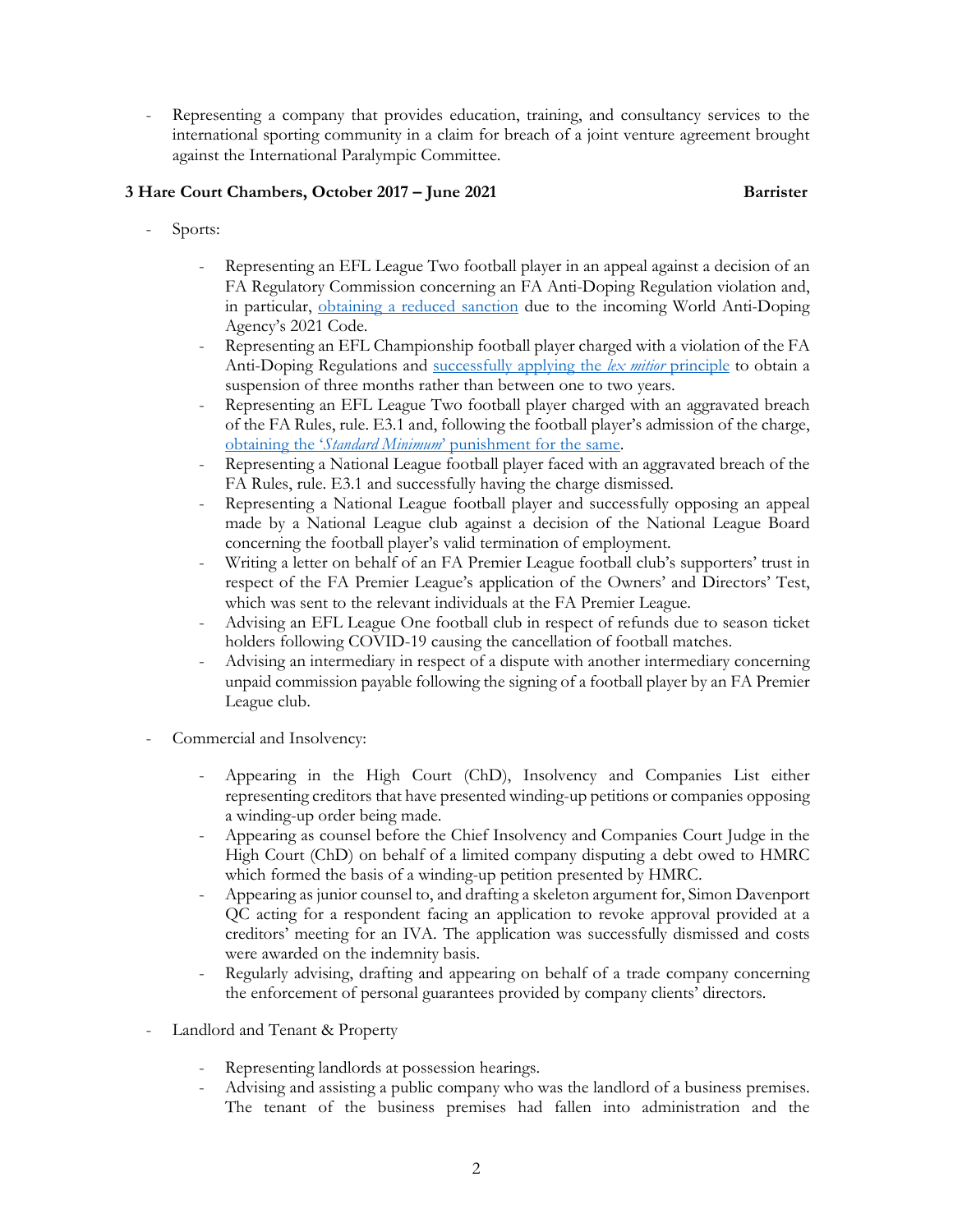administrators had subsequently granted a licence to occupy the business premises to a third party in breach of the terms of the lease. The landlord sought to recover possession of the business premises. A settlement was ultimately reached with the administrators of the tenant and with the third party, avoiding the need of the landlord to apply to the High Court to lift the moratorium that otherwise prevented the landlord from starting legal proceedings to recover possession of the business premises.

- Appearing on behalf of leaseholders in the First Tier Tribunal (Property Chamber) opposing landlords' applications for alleged breaches of covenant and determinations of liability and reasonableness of service charges.
- Advising and assisting a limited company who was the landlord of a business premises that had been destroyed in an arson attack. The landlord sought to bring a claim against the tenant who was in occupation of the business premises at the time of the arson attack or alternatively to make a claim pursuant to an insurance policy taken out by the landlord.
- Employment:
	- Drafting Grounds of Resistance in respect of claims alleging repudiatory breach of employment contracts.
	- Advising a company on the enforcement of contractual terms relating to commission payments due to a recruitment agency.
	- Advising a sole trader on the enforcement of contractual terms relating to introductions made by the sole trader and commission payments for such introductions.
	- Attending various Employment Lawyers Association training events.
- Personal Injury and Travel
	- Regularly appearing on behalf of large and boutique tour operators at interlocutory hearings, applications and trials to defend personal injury and contractual claims brought under The Package Travel, Package Holidays and Package Tours Regulations 1992 and The Package Travel and Linked Travel Arrangements Regulations 2018.

### 3 Hare Court Chambers, October 2016 – October 2017 Pupil Barrister

- Working under the supervision of six pupil supervisors, completing various pieces of work covering a variety of practice areas and passing advocacy exercises organised by Chambers and Inner Temple.
- Notable pieces of work included:
- Assisting with the drafting of a skeleton argument and written submissions for Aidan Casey QC and Tom Poole in Marr v Collie [2017] UKPC 17.
- Drafting a claim and supporting evidence on behalf of leaseholders in a collective enfranchisement claim that resulted in a Tomlin Order granting such enfranchisement.
- Representing various individuals and companies in fast track trials, small claims, interlocutory hearings and applications in the County Court and the High Court.